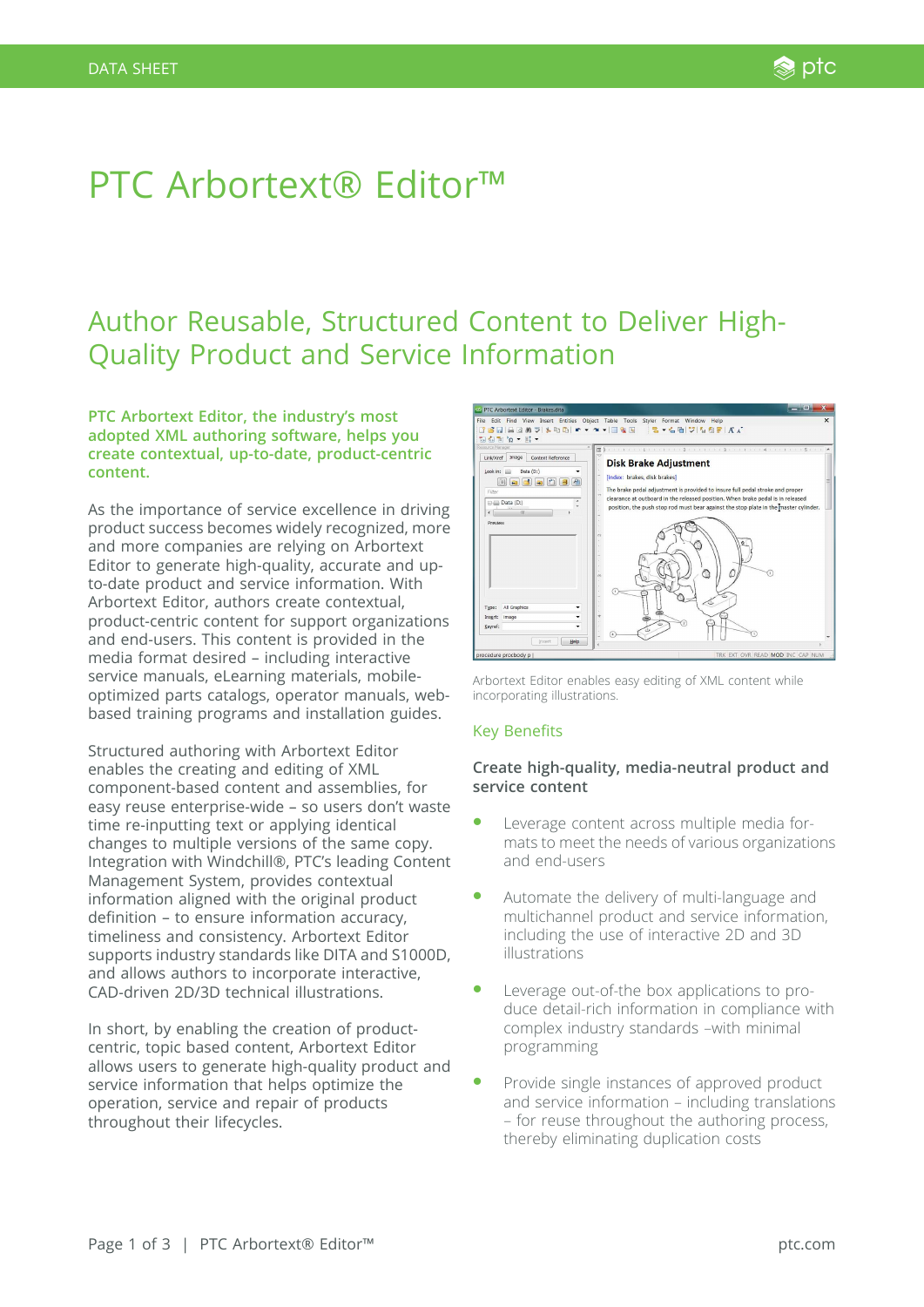- Automate the production process through outof-the-box integration with Windchill, a leading Content Management System
- Accelerate solution deployment and management with the industry's only fully integrated, end-to-end dynamic publishing solution

# **Improve product and service information accuracy**

- Leverage up-to-date engineering data and maintain associativity throughout the authoring process to reduce product and service information inconsistencies
- Mark any portion of content for a specific purpose or audience, to produce information that meets the specific needs of each individual
- Minimize manual effort required to produce and deliver product and service information

# **Increase author productivity**

- Create reusable XML component-based content
- Free authors from manually designing content by leveraging Arbortext's automatic formatting capabilities
- Reuse information easily by linking content to its original source instead of copying and pasting
- Eliminate the time wasted applying the same changes to multiple copies of the same information
- Reduce the cost of updating information
- Save time by not having to constantly reformat content based on output requirements

# Features

# **Exceptional usability**

- � Re-use of content across multiple media formats
- Robust table handling, including table borders support and table customization

� Ability to perform advanced searches, including find and replace attributes

Standard ptc

- Extensive language support for spell checking
- Integrated functionality for content management
- Extensive preferences to allow each user a personal working environment

| Category:                                                                                                                                                                                 |                                                                                                                                                                                                                                                                                                                                          |
|-------------------------------------------------------------------------------------------------------------------------------------------------------------------------------------------|------------------------------------------------------------------------------------------------------------------------------------------------------------------------------------------------------------------------------------------------------------------------------------------------------------------------------------------|
| Colors<br>Compare<br>$D$ DITA<br><sup>'</sup> Edit<br>File Locations<br>Publishing Engine<br>Save<br><b>Spelling</b><br><b>User Information</b><br>View<br>Warnings<br>- Window<br>Ш<br>ь | Show<br>$\sqrt{}$ Newlines<br>✔ Context Tracking<br>Synchronized Views<br>Spaces and Tabs<br>Font Scaling at: 92 Percent<br><b>Fdit View</b><br>√ Attributes √ Comments Full Justification<br>Hidden Content   Indented Divisions   Object Boundaries<br>√ Taq Prompts<br>Graphics as Icons<br>Equations as Icons<br><b>Document Map</b> |
|                                                                                                                                                                                           | Text: None O Line Wrap<br>End Tags: O Full Partial None                                                                                                                                                                                                                                                                                  |

Arbortext Editor's Preferences allow each user an easily configurable environment.

# **Schematron support**

- Leverage an industry standard
- Identify business rules and help authors recognize user errors

# **Comprehensive support for DITA**

- Support for the latest DITA 1.3 specification
- � Highly versatile DITA Resource Manager provides quick access to Windchill content
- Support for key references to simplify working with links
- Preview images before inserting into content
- Fast, simple authoring of maps and topics